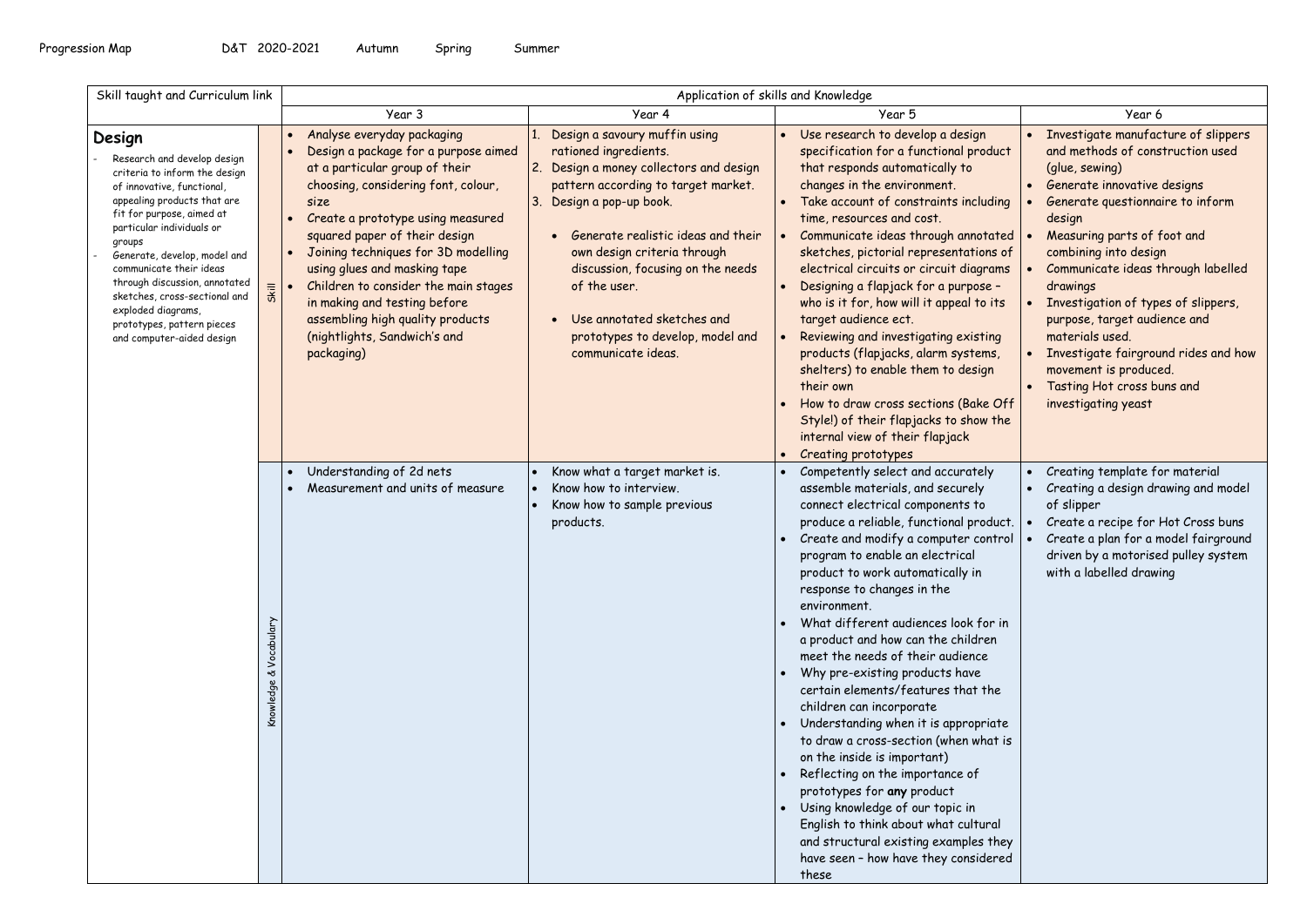|                                                                                                                                                                                                                                                                                                                                                                                                   | Building and constructing 3D                                                                                                                                          | Savoury Muffins - cooking using                                                                                                                                                                                                                                                                                                                                                                                                                                                                                                                                                                                                                                                                                                                                 | What structures are and how they<br>can be made stronger, stiffer and<br>more stable.<br>Know famous inventors who developed<br>ground-breaking electrical systems<br>and components.<br>Research key events and individuals<br>relevant to frame structures.<br>Using appropriate ingredients for a                                                                                            | • Construct a pair of slippers that                                                                                                                                                                                                                                    |
|---------------------------------------------------------------------------------------------------------------------------------------------------------------------------------------------------------------------------------------------------------------------------------------------------------------------------------------------------------------------------------------------------|-----------------------------------------------------------------------------------------------------------------------------------------------------------------------|-----------------------------------------------------------------------------------------------------------------------------------------------------------------------------------------------------------------------------------------------------------------------------------------------------------------------------------------------------------------------------------------------------------------------------------------------------------------------------------------------------------------------------------------------------------------------------------------------------------------------------------------------------------------------------------------------------------------------------------------------------------------|-------------------------------------------------------------------------------------------------------------------------------------------------------------------------------------------------------------------------------------------------------------------------------------------------------------------------------------------------------------------------------------------------|------------------------------------------------------------------------------------------------------------------------------------------------------------------------------------------------------------------------------------------------------------------------|
| Make<br>Select from and use a wider<br>range of tools and equipment<br>to perform practical tasks<br>[for example, cutting,<br>shaping, joining and finishing],<br>accurately<br>Select from and use a wider<br>range of materials and<br>components, including<br>construction materials,<br>textiles and ingredients,<br>according to their functional<br>properties and aesthetic<br>qualities | containers using and connecting tabs<br>to secure their structure made from<br>card<br>Paper mache layer techniques and<br>PVA glue<br>Circuits construction<br>Skill | cookery equipment and specific<br>measures.<br>Money container - make wallet using a<br>variety of materials and practice skill<br>of sewing.<br>Pop-up Book - make a targeted pop-up<br>relevant to their selected story<br>(becoming paper engineers).<br>Plan the main stages of making.<br>Select and use a range of<br>appropriate tools with some<br>accuracy e.g. cutting, joining and<br>finishing.<br>Select fabrics and fastenings<br>according to their functional<br>characteristics e.g. strength, and<br>aesthetic qualities e.g. pattern.<br>Select from and use appropriate<br>tools with some accuracy to cut,<br>shape and join paper and card.<br>Select from and use finishing<br>techniques suitable for the<br>product they are creating. | flapjack and understanding how to<br>make flapjacks efficiently and<br>effectively in the classroom<br>environment.<br>Construction materials and how they<br>could find an appropriate alternative<br>to use in the classroom<br>Using equipment which requires a high<br>level of safety - microwave, saw,<br>scissors                                                                        | fit<br>Create a detailed list of tools and<br>materials<br>Assemble a working fairground<br>model driven by electric pulley<br>system<br>Bake a tray of Hot Cross buns<br>following a recipe                                                                           |
|                                                                                                                                                                                                                                                                                                                                                                                                   | Opaque, translucent, transparent<br>elements of their structure                                                                                                       | Know how to use certain equipment<br>(and safely).<br>Know what ingredients work in a wet<br>dough.<br>Know how to thread a needle.<br>Know how to un-pick thread.<br>Know how to tie a knot.<br>Know which stitch to use.<br>Know how to fold paper to form a<br>desired shape.<br>Know how to lay out pages effectively<br>(writing, pictures and pop-up)                                                                                                                                                                                                                                                                                                                                                                                                     | Continually evaluate and modify the<br>working features of the product to<br>match the initial design specification.<br>How to use kitchen utensils and<br>equipment safely<br>Most effective and efficient ways of<br>joining materials for their shelters -<br>considering how this would work<br>outside and precautions which would<br>need to take place.<br>Shaped frames - what and why? | • To select the correct stitch for<br>joining and decorating<br>• Selecting appropriate materials<br>for task<br>Create a switch that will stop and<br>possibly change movement<br>Use knowledge of yeast for<br>effective proving<br>Work hygienically to avoid germs |
| Evaluate<br>Investigate and analyse a<br>range of existing products                                                                                                                                                                                                                                                                                                                               | Evaluate their packaging- is it fit for<br>purpose? Is it similar to their initial<br>Skill<br>design, did they need to make<br>changes? Why?                         | Evaluate WWW and EBI<br>Children to compare and contrast with<br>peers.<br>Taste tests and taste diagram.                                                                                                                                                                                                                                                                                                                                                                                                                                                                                                                                                                                                                                                       | Critically evaluate their products<br>against their design specification,<br>intended user and purpose,<br>identifying strengths and areas for                                                                                                                                                                                                                                                  | Evaluate material used in slipper<br>making<br>Evaluate different Hot Cross buns<br>for taste                                                                                                                                                                          |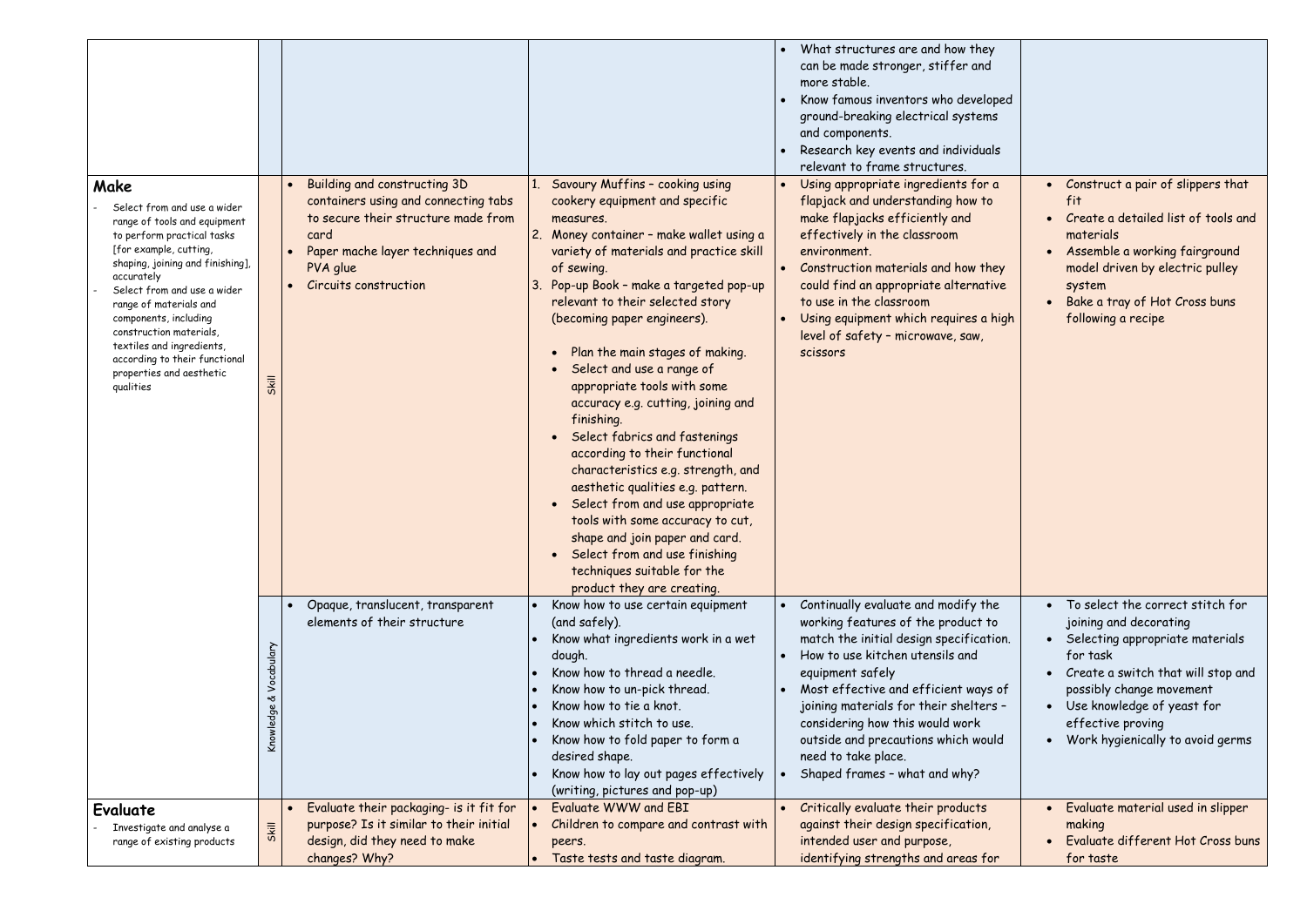| Evaluate their ideas and<br>products against their own<br>design criteria and consider<br>the views of others to<br>improve their work<br>Understand how key events<br>and individuals in design and<br>technology have helped shape<br>the world                                                                                                                                                                                                                                                                               | Sandwich testing- peer evaluated<br>Colouring in relevant statements,<br>taste test against their design<br>which apply to their product.<br>criteria. Evaluate aesthetics, taste<br>Evaluate their own products and ideas<br>$\bullet$<br>against criteria and user needs, as<br>and design.<br>they design and make.                                                                                                                                                                                                    | development, and carrying out<br>appropriate tests.<br>Reviewing their own products against<br>existing products<br>Giving feedback to others in the class<br>against the criteria to enable children<br>to receive/give instant feedback for<br>improvements and reflections.                                                                                                                                                                                                                                                                                                                                                                                                                                                            | Evaluate how a pulley system<br>creates a horizontal or vertical<br>motion                                                                                                                                                                                                                                                      |
|---------------------------------------------------------------------------------------------------------------------------------------------------------------------------------------------------------------------------------------------------------------------------------------------------------------------------------------------------------------------------------------------------------------------------------------------------------------------------------------------------------------------------------|---------------------------------------------------------------------------------------------------------------------------------------------------------------------------------------------------------------------------------------------------------------------------------------------------------------------------------------------------------------------------------------------------------------------------------------------------------------------------------------------------------------------------|-------------------------------------------------------------------------------------------------------------------------------------------------------------------------------------------------------------------------------------------------------------------------------------------------------------------------------------------------------------------------------------------------------------------------------------------------------------------------------------------------------------------------------------------------------------------------------------------------------------------------------------------------------------------------------------------------------------------------------------------|---------------------------------------------------------------------------------------------------------------------------------------------------------------------------------------------------------------------------------------------------------------------------------------------------------------------------------|
|                                                                                                                                                                                                                                                                                                                                                                                                                                                                                                                                 | Learn how to be critical.<br>Think of positively of constructive<br>criticism.<br>Vocabulary<br>Think of changes that could improve a<br>product for future.<br>Analytical mind-set.<br>ৼ<br>Knowledge                                                                                                                                                                                                                                                                                                                    | Children to self-assess and peer<br>assess on a range of criteria -<br>aesthetic appeal, taste (flapjacks),<br>effectiveness, meeting the needs of<br>its audience<br>Enabling to take on constructive<br>criticism and incorporating this into<br>future work<br>Compared to existing products, is it<br>successful?<br>Research key events and individuals<br>relevant to frame structures.                                                                                                                                                                                                                                                                                                                                             | Evaluate product against original<br>design<br>Evaluate functionality and fitness<br>for purpose<br>• Ingredients suitable for use in<br>Hot cross buns<br>• Create model pulley systems and<br>circuits                                                                                                                        |
| <b>Technical Knowledge</b><br>Apply their understanding of<br>how to strengthen, stiffen<br>and reinforce more complex<br>structures.<br>Understand and use<br>mechanical systems in their<br>products [for example, gears,<br>pulleys, cams, levers and<br>linkages]<br>Understand and use electrical<br>systems in their products<br>[for example, series circuits<br>incorporating switches, bulbs,<br>buzzers and motors]<br>Apply their understanding of<br>computing to program,<br>monitor and control their<br>products | Reinforcing 3D packaging to hold<br>Sewing<br>Paper engineers<br>contents<br>Cooking<br>Layering tissue paper to create<br>desired thickness to create<br>Skill                                                                                                                                                                                                                                                                                                                                                           | • Use research to develop a design<br>specification for a functional product<br>that responds automatically to<br>changes in the environment.<br>Take account of constraints including<br>time, resources and cost.<br>Communicate ideas through annotated<br>sketches, pictorial representations of<br>electrical circuits or circuit diagrams<br>Designing a flapjack for a purpose -<br>who is it for, how will it appeal to its<br>target audience ect.<br>Reviewing and investigating existing<br>products (flapjacks, alarm systems,<br>shelters) to enable them to design<br>their own<br>How to draw cross sections (Bake Off<br>Style!) of their flapjacks to show the<br>internal view of their flapjack<br>Creating prototypes | Sewing a range of stitches<br>Gluing - use of glue gun<br>Measuring<br>Cutting<br>Kneading & proving in baking<br>Materials that conduct<br>Electrical circuit construction<br>How to strengthen structures and<br>materials<br>Use of glue gun safely<br>Using copydex glue using correct<br>instructions to maintain strength |
|                                                                                                                                                                                                                                                                                                                                                                                                                                                                                                                                 | Understanding of circuits and flow of<br>Different types of levers.<br>Different types of pop-ups.<br>Vocabulary<br>electricity<br>Children know the purpose of the<br>Different types of ingredients.<br>battery-powered products that they<br>Difference types of stitching and<br>will be designing and making and who<br>fastening.<br>প্ত<br>Knowledge<br>they will be for.<br>Know and use technical vocabulary<br>How to create a switch for their<br>relevant to the project.<br>nightlight to operate their bulb | • Competently select and accurately<br>assemble materials, and securely<br>connect electrical components to<br>produce a reliable, functional product.<br>Create and modify a computer control<br>$\bullet$<br>program to enable an electrical<br>product to work automatically in<br>response to changes in the<br>environment.                                                                                                                                                                                                                                                                                                                                                                                                          | Working parts of pulley system<br>and their functions<br>Using a variety of materials to<br>create a working switch within a<br>circuit.<br>Use correct glue appropriately<br>and effectively                                                                                                                                   |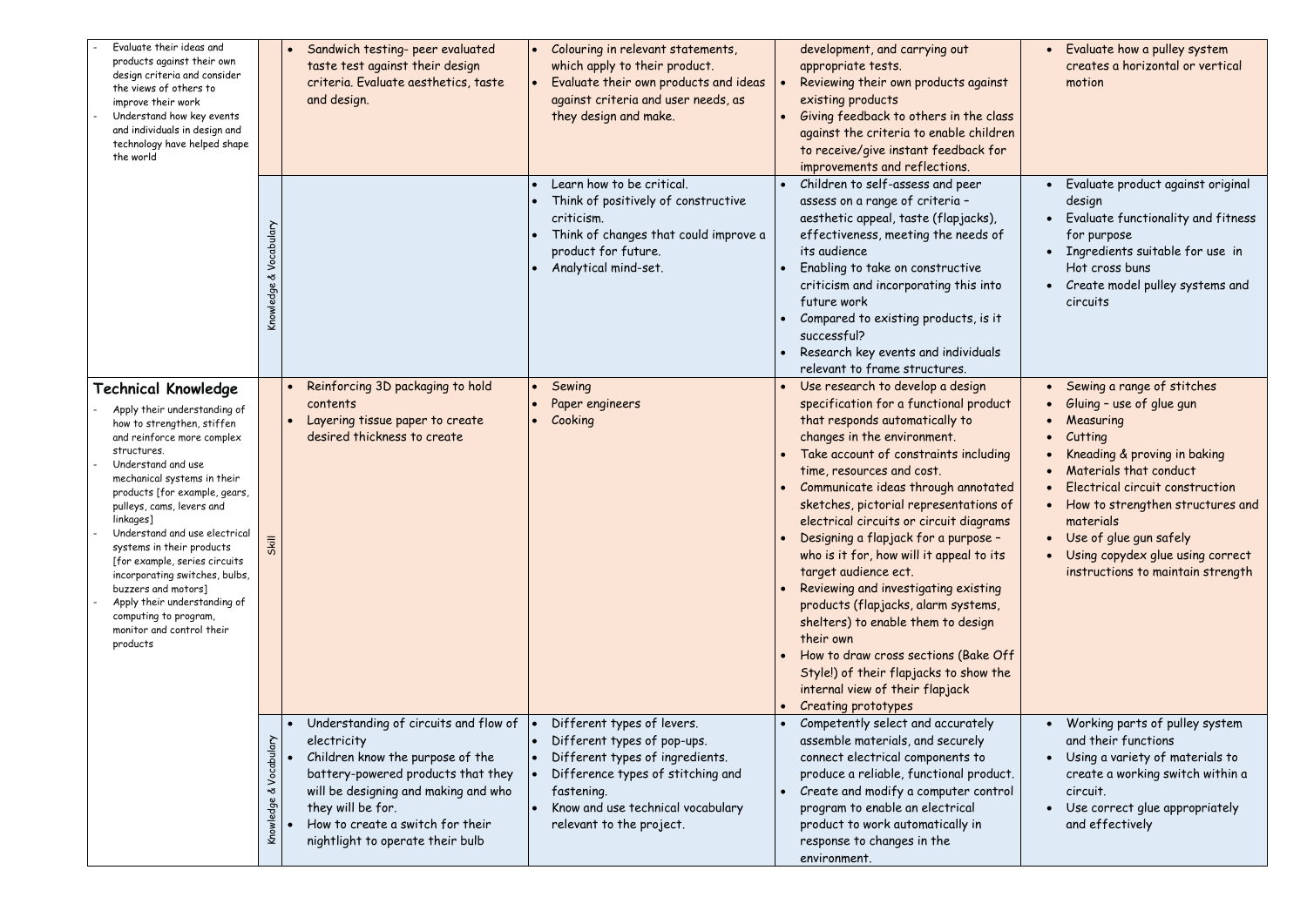|                                                                                                                                                                                                                                       |                                |                                                                                                                                                                                                                                                                                                  |                                                                                                                                                                                                                                                                                               | What different audiences look for in<br>a product and how can the children<br>meet the needs of their audience<br>Why pre-existing products have<br>certain elements/features that the<br>children can incorporate<br>Understanding when it is appropriate<br>to draw a cross-section (when what is<br>on the inside is important)<br>Reflecting on the importance of<br>prototypes for any product<br>Using knowledge of our topic in<br>English to think about what cultural<br>and structural existing examples they<br>have seen - how have they considered<br>these<br>what structures are and how they can<br>be made stronger, stiffer and more<br>stable.<br>Know famous inventors who developed<br>ground-breaking electrical systems<br>and components.<br>Research key events and individuals<br>relevant to frame structures. |                                                                                                                                                                                                                                                                                                                                                       |
|---------------------------------------------------------------------------------------------------------------------------------------------------------------------------------------------------------------------------------------|--------------------------------|--------------------------------------------------------------------------------------------------------------------------------------------------------------------------------------------------------------------------------------------------------------------------------------------------|-----------------------------------------------------------------------------------------------------------------------------------------------------------------------------------------------------------------------------------------------------------------------------------------------|-------------------------------------------------------------------------------------------------------------------------------------------------------------------------------------------------------------------------------------------------------------------------------------------------------------------------------------------------------------------------------------------------------------------------------------------------------------------------------------------------------------------------------------------------------------------------------------------------------------------------------------------------------------------------------------------------------------------------------------------------------------------------------------------------------------------------------------------|-------------------------------------------------------------------------------------------------------------------------------------------------------------------------------------------------------------------------------------------------------------------------------------------------------------------------------------------------------|
| <b>Cooking and Nutrition</b><br>Understand and apply the                                                                                                                                                                              | Skill                          | $\bullet$                                                                                                                                                                                                                                                                                        |                                                                                                                                                                                                                                                                                               |                                                                                                                                                                                                                                                                                                                                                                                                                                                                                                                                                                                                                                                                                                                                                                                                                                           |                                                                                                                                                                                                                                                                                                                                                       |
| principles of a healthy and<br>varied diet;                                                                                                                                                                                           |                                | name of products, names of<br>$\bullet$                                                                                                                                                                                                                                                          | name of products, names of<br>$\bullet$                                                                                                                                                                                                                                                       | · ingredients, yeast, dough, bran, flour,                                                                                                                                                                                                                                                                                                                                                                                                                                                                                                                                                                                                                                                                                                                                                                                                 | • ingredients, yeast, dough, bran,                                                                                                                                                                                                                                                                                                                    |
| Prepare and cook a variety<br>of predominantly savoury<br>dishes using a range of<br>cooking techniques;<br>Understand seasonality, and<br>know where and how a variety<br>of ingredients are grown,<br>reared, caught and processed. | Vocabulary<br>প্ত<br>Knowledge | equipment, utensils, techniques<br>and ingredients texture, taste,<br>sweet, sour, hot, spicy,<br>appearance, smell, preference,<br>greasy, moist, cook, fresh,<br>savoury, hygienic, edible, grown,<br>reared, caught, frozen, tinned,<br>processed, seasonal, harvested<br>healthy/varied diet | equipment, utensils, techniques and<br>ingredients texture, taste, sweet,<br>sour, hot, spicy, appearance, smell,<br>preference, greasy, moist, cook,<br>fresh, savoury, hygienic, edible,<br>grown, reared, caught, frozen, tinned,<br>processed, seasonal, harvested<br>healthy/varied diet | wholemeal, unleavened, baking soda,<br>spice, herbs fat, sugar, carbohydrate,<br>protein, vitamins, nutrients, nutrition,<br>healthy, varied, gluten, dairy, allergy,<br>intolerance, savoury, source,<br>seasonality utensils, combine, fold,<br>knead, stir, pour, mix, rubbing in,<br>whisk, beat, roll out, shape, sprinkle,<br>crumble                                                                                                                                                                                                                                                                                                                                                                                                                                                                                               | flour, wholemeal, unleavened,<br>baking soda, spice, herbs fat,<br>sugar, carbohydrate, protein,<br>vitamins, nutrients, nutrition,<br>healthy, varied, gluten, dairy,<br>allergy, intolerance, savoury,<br>source, seasonality utensils,<br>combine, fold, knead, stir, pour,<br>mix, rubbing in, whisk, beat, roll<br>out, shape, sprinkle, crumble |
| Vocabulary<br>(General)                                                                                                                                                                                                               |                                | user, purpose, design, model,<br>evaluate, prototype, annotated<br>sketch, functional, innovative,<br>investigate, label, drawing,<br>function, planning, design criteria,<br>annotated sketch, appealing                                                                                        | evaluating, design brief design<br>criteria, innovative, prototype, user,<br>purpose, function, prototype, design<br>criteria, innovative, appealing, design<br>brief, planning, annotated sketch,<br>sensory evaluations                                                                     | design decisions, functionality,<br>authentic, user, purpose, design<br>specification, design brief, innovative,<br>research, evaluate, design criteria,<br>annotate, evaluate, mock-up,<br>prototype                                                                                                                                                                                                                                                                                                                                                                                                                                                                                                                                                                                                                                     | • function, innovative, design<br>specification, design brief, user,<br>purpose design brief, design<br>specification, prototype,<br>annotated sketch, purpose, user,<br>innovation, research, functional,<br>mock-up, prototype                                                                                                                      |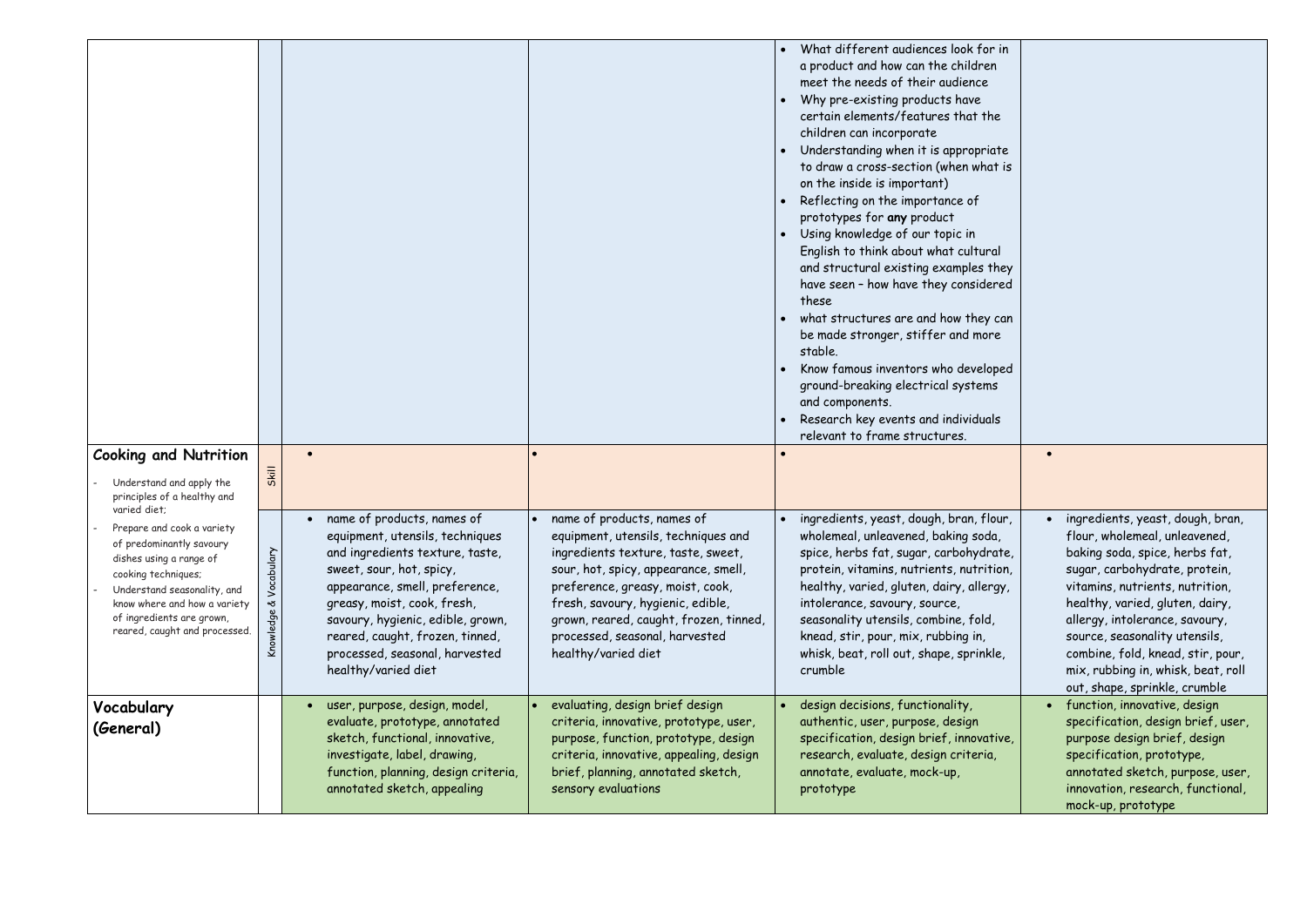| Vocabulary<br>(Structure)                            | • shell structure, three-dimensional<br>(3-D) shape, net, cube, cuboid,<br>prism, vertex, edge, face, length,<br>width, breadth, capacity, marking<br>out, scoring, shaping, tabs,<br>adhesives, joining, assemble,<br>accuracy, material, stiff, strong,<br>reduce, reuse, recycle,<br>corrugating, ribbing, laminating,<br>font, lettering, text, graphics,<br>decision, | shell structure, three-dimensional (3-<br>D) shape, net, cube, cuboid, prism,<br>vertex, edge, face, length, width,<br>breadth, capacity, marking out,<br>scoring, shaping, tabs, adhesives,<br>joining, assemble, accuracy, material,<br>stiff, strong, reduce, reuse, recycle,<br>corrugating, ribbing, laminating, font,<br>lettering, text, graphics, decision, | frame structure, stiffen, strengthen,<br>reinforce, triangulation, stability,<br>shape, join, temporary, permanent                                                                                                                                                                                                                                                   | • frame structure, stiffen,<br>strengthen, reinforce,<br>triangulation, stability, shape,<br>join, temporary, permanent                                                                                                                                                                                                                                                    |
|------------------------------------------------------|----------------------------------------------------------------------------------------------------------------------------------------------------------------------------------------------------------------------------------------------------------------------------------------------------------------------------------------------------------------------------|---------------------------------------------------------------------------------------------------------------------------------------------------------------------------------------------------------------------------------------------------------------------------------------------------------------------------------------------------------------------|----------------------------------------------------------------------------------------------------------------------------------------------------------------------------------------------------------------------------------------------------------------------------------------------------------------------------------------------------------------------|----------------------------------------------------------------------------------------------------------------------------------------------------------------------------------------------------------------------------------------------------------------------------------------------------------------------------------------------------------------------------|
| Vocabulary<br>(Textiles)                             | • fabric, names of fabrics,<br>fastening, compartment, zip,<br>button, structure, finishing<br>technique, strength, weakness,<br>stiffening, templates, stitch,                                                                                                                                                                                                            | fabric, names of fabrics, fastening,<br>compartment, zip, button, structure,<br>finishing technique, strength,<br>weakness, stiffening, templates,<br>stitch, seam, seam allowance                                                                                                                                                                                  | seam, seam allowance, wadding,<br>reinforce, right side, wrong side,<br>hem, template, pattern pieces, name<br>of textiles and fastenings used, pins,<br>needles, thread, pinking shears,                                                                                                                                                                            | • seam, seam allowance, wadding,<br>reinforce, right side, wrong side,<br>hem, template, pattern pieces,<br>name of textiles and fastenings<br>used, pins, needles, thread,                                                                                                                                                                                                |
| Vocabulary<br>(Mechanisms and<br>mechanical systems) | seam, seam allowance<br>• mechanism, lever, linkage, pivot,<br>slot, bridge, guide system, input,<br>process, output linear, rotary,<br>oscillating, reciprocating                                                                                                                                                                                                         | mechanism, lever, linkage, pivot, slot,<br>bridge, guide system, input, process,<br>output linear, rotary, oscillating,<br>reciprocating                                                                                                                                                                                                                            | fastenings,<br>pulley, drive belt, gear, rotation,<br>spindle, driver, follower, ratio,<br>transmit, axle, motor, circuit, switch,<br>circuit diagram, annotated drawings,<br>exploded diagrams, mechanical<br>system, electrical system, input,<br>process, output                                                                                                  | pinking shears, fastenings,<br>· pulley, drive belt, gear, rotation,<br>spindle, driver, follower, ratio,<br>transmit, axle, motor, circuit,<br>switch, circuit diagram, annotated<br>drawings, exploded diagrams,<br>mechanical system, electrical<br>system, input, process, output                                                                                      |
| Vocabulary<br>(Electrical systems)                   | • series circuit, fault, connection,<br>toggle switch, push-to-make<br>switch, push-to-break switch,<br>battery, battery holder, bulb,<br>bulb holder, wire, insulator,<br>conductor, crocodile clip, control,<br>program, system, input device,<br>output device                                                                                                          | series circuit, fault, connection,<br>toggle switch, push-to-make switch,<br>push-to-break switch, battery,<br>battery holder, bulb, bulb holder,<br>wire, insulator, conductor, crocodile<br>clip, control, program, system, input<br>device, output device                                                                                                        | • reed switch, toggle switch, push-to-<br>make switch, push-to-break switch,<br>light dependent resistor (LDR), tilt<br>switch, light emitting diode (LED),<br>bulb, bulb holder, battery, battery<br>holder, USB cable, wire, insulator,<br>conductor, crocodile clip control,<br>program, system, input device, output<br>device, series circuit, parallel circuit | • reed switch, toggle switch, push-<br>to-make switch, push-to-break<br>switch, light dependent resistor<br>(LDR), tilt switch, light emitting<br>diode (LED), bulb, bulb holder,<br>battery, battery holder, USB<br>cable, wire, insulator, conductor,<br>crocodile clip control, program,<br>system, input device, output<br>device, series circuit, parallel<br>circuit |